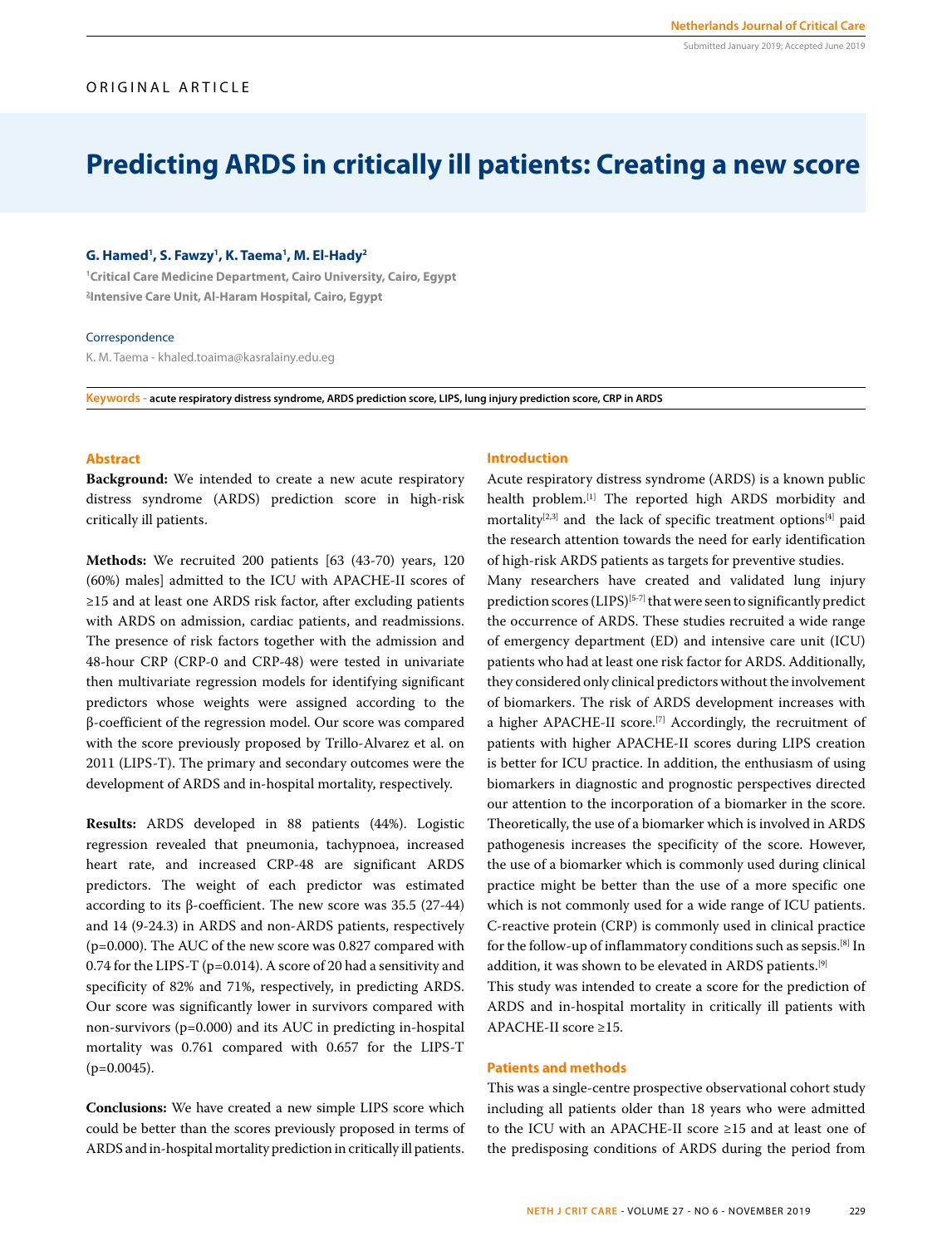High flow oxygen therapy in the intensive care

January 2016 to May 2017. We used standardised definitions for the included predisposing conditions (aspiration, pneumonia, pancreatitis, high-risk trauma, high-risk surgery, sepsis, shock, tachypnoea, hypoalbuminaemia, chemotherapy use, smoking, interstitial lung disease (ILD), alcohol abuse, and diabetes).<sup>[10-13]</sup> Tachypnoea was defined as a respiratory rate >30 breaths/min and hypoalbuminaemia as serum albumin <3.5 g/dl.<sup>[10]</sup> Samples for CRP levels on admission (CRP-0) and 48 hours later (CRP-48) were taken.

Patients with ARDS on admission, a supposed cardiac cause of hypoxaemia, and those with hospital readmission (within 7 days) were excluded from the study.

The reported predisposing conditions are used for the calculation of a new score to predict ARDS. The LIPS published by Trillo-Alvarez et al. in 2011 (reported in the text as LIPS-T)<sup>[6]</sup> was calculated to be compared with the new score.

The primary outcome of interest was the in-hospital development of ARDS according to the Berlin definition.<sup>[14]</sup> ARDS development was determined by two independent experts who were blinded to the data on the risk factors. The secondary outcome was in-hospital mortality.

The study protocol was approved by the institutional review board at Cairo University together with representatives from the site conducting the study. Informed consent was obtained from patients or first-degree relatives.

#### **Statistical analysis**

Data were prospectively collected and coded prior to analysis using the Statistical Package of Social Science (SPSS version 22). Normal distribution of dependent variables in relation to their independent variables was studied. Normally-distributed variables should have a p-value  $>0.05$  in Shapiro-Wilk's test<sup>[15]</sup> and z-value of skewness and kurtosis between -1.96 and +1.96.[16] Most of our variables were non-normally distributed. We expressed continuous variables as median (25th-75th) percentiles [median  $(Q_1 - Q_3)$ ]. Categorical variables were expressed as frequency and proportion. The non-parametric test (Mann-Whitney U test) was used for comparison between two groups regarding quantitative variables, while the Chisquare test  $(x^2)$  was used for comparison between two groups regarding qualitative data. The exact test was used instead when the expected frequency was less than 5. Univariate and multivariate binary logistic regression analysis were performed for the independent predictors of ARDS. The relative weight of each predictor was estimated according to the β-coefficients from multivariate analysis. The regression model was validated using bootstrapping of 1000 samples. Receiver operator characteristic (ROC) analysis was performed to define cut-off values of the scores. The best cut-off values were calculated using the highest Youden's index. Comparison between the different areas under curve (AUC) was performed using the



**Figure 1.** The ROC curves of the LIPS-T and the new score in predicting ARDS



**Figure 2.** The ROC curves of the LIPS-T and the new score in predicting in-hospital mortality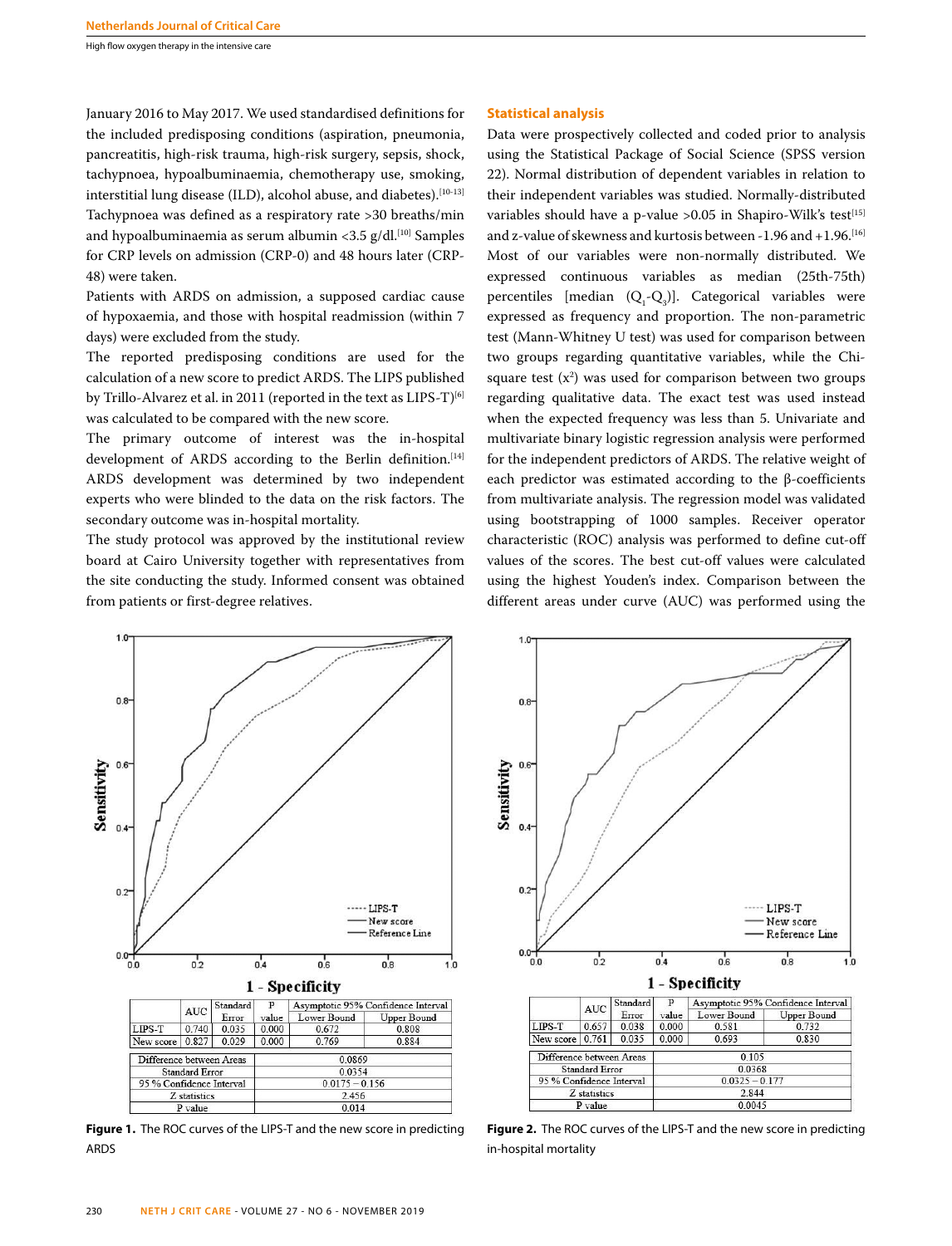Z statistics calculation according to DeLong et al.<sup>[17]</sup> MedCalc Statistical Software version 18.11 (MedCalc Software bvba, Ostend, Belgium; http://www.medcalc.org; 2018) was used for its calculation as it cannot be calculated using the SPSS. Results were considered statistically significant if the p-value was ≤0.05.

### **Results**

Initially, 280 patients were enrolled in the study. Eighty patients were subsequently excluded due to a cardiac cause of hypoxaemia (47 patients), ARDS on admission (25 patients), and a history of previous admission (8 patients). The remaining 200 patients [median age (Q1-Q3) 63 (43-70) years, including 120 (60%) males] formed the study sample. The APACHE-II score of the whole sample was 20 (18-24).

Of the sample, 44% (88 patients) developed ARDS, while the remaining 56% (112 patients) did not. ARDS developed after a median (Q1-Q3) of 4 (2-7) days. There was no difference between the two groups in terms of age or gender (p=0.98 and 0.6 respectively).

Hypoalbuminaemia, tachypnoea, lower systolic blood pressure, higher heart rate, higher shock index, sepsis, pneumonia, aspiration, high-risk surgery and CRP-48 were found to be significant predictors of ARDS in the univariate regression analysis. *Table 1* shows the predisposing conditions and CRP measurements in the study samples.

Multivariate binary logistic regression revealed only four significant predictors of developing ARDS. These predictors were pneumonia, tachypnoea, increased heart rate, and increased CRP-48 *(table 2)*. The derived logistic model equation was  $[-4.966] + [1.512 \times (tachypnoea)] + [(0.761) \times pneuronia]$  $+ [(0.029) \times HR] + [(0.009) \times CRP-48]$  in which the presence of tachypnoea or pneumonia is scored as 1 and their absence is scored as 0 (Nagelkerke  $\mathbb{R}^2$  was 0.399 and Hosmer-Lemeshow test was 0.08) *(table 2)*. The weight of each predictor estimated to build up the score is shown in *table 3*.

The new LIPS was calculated in the study sample. It was significantly higher in ARDS patients *(table 1)*. The LIPS calculated according to Trillo-Alvarez et al. (LIPS-T) was also found to be significantly higher in patients who subsequently developed ARDS *(table 1)*.

The two scores were compared using the ROC curve. The AUC of the new score was 0.827 compared with 0.74 for the LIPS-T. This difference was statistically significant (p=0.014) *(figure 1)*. A new score of more than 20 was found to be 82% sensitive and 71% specific in predicting ARDS development with 69% positive predictive value (PPV) and 83% negative predictive value (NPV).

Both scores were significantly higher in non-survivors. The new score was 35 (21.8-44) in non-survivors compared with 14 (10-27.3) in survivors (p=0.000) and the LIPS-T was 5 (3.5- 6) and 3.5 (1.5-5) in non-survivors and survivors, respectively (p=0.000). The new score was superior in predicting mortality in our patients' sample. Its AUC was 0.761 compared with 0.657 for the LIPS-T (p=0.0045). New score of 26 was found to be 72% sensitive and 74% specific in predicting mortality with 69% PPV and 76% NPV *(figure 2)*.

| Table 1. Predisposing conditions, CRP measurements and study scores |
|---------------------------------------------------------------------|
| in study samples                                                    |

|                                       |           | <b>ARDS</b><br>(88 pa-<br>tients) | <b>No ARDS</b><br>(112 pa-<br>tients) | <b>Total</b><br>(200 pa-<br>tients) | P value |  |
|---------------------------------------|-----------|-----------------------------------|---------------------------------------|-------------------------------------|---------|--|
| Hypoalbuminaemia<br>[No (%)]          |           | 68 (77.3%)                        | 61 (54.5%)                            | 129 (64.5%)                         | 0.001   |  |
| Tachypnoea [No (%)]                   |           | 56 (62.9%)                        | 20 (18%)                              | 76 (38%)                            | 0.000   |  |
| Diabetes [No (%)]                     |           | 38 (43.2%)                        | 44 (39.3%)                            | 82 (41%)                            | 0.58    |  |
| Smoking [No (%)]                      |           | 33 (37.5%)                        | 47 (42%)                              | 80 (40%)                            | 0.52    |  |
| Chemotherapy [No (%)]                 |           | 7(7.9%)                           | $8(7.1\%)$                            | 15 (7.5%)                           | 0.83    |  |
| Interstitial lung disease<br>[No (%)] |           | $2(2.3\%)$                        | 3(2.7%)                               | 5(2.5%)                             | 1       |  |
| Alcohol abuse [No (%)]                |           | $0(0\%)$                          | 3(2.7%)                               | 3(1.5%)                             | 0.26    |  |
| SBP (mmHg) [(median<br>$(Q1-Q3)$      |           | 90<br>$(73-120)$                  | 110<br>$(90-120)$                     | 100<br>$(80-120)$                   | 0.003   |  |
| HR (bpm) [(median<br>$(Q1-Q3)$        |           | 110<br>$(100-120)$                | 100(<br>90-110)                       | 105<br>$(90-110)$                   | 0.000   |  |
| Shock index [(median<br>$(Q1-Q3)$     |           | 1.2<br>$(0.9-1.8)$                | 0.9<br>$(0.7-1.2)$                    | 1<br>$(0.8-1.5)$                    | 0.000   |  |
| Shock                                 | < 1       | 30 (34.1%)                        | 78 (69.6%)                            | 108 (54%)                           | 0.000   |  |
| index score<br>[No (%)]               | $1 - 1.5$ | 33 (37.5%)                        | 17 (15.2%)                            | 50 (25%)                            |         |  |
|                                       | >1.5      | 25 (28.4%)                        | 17 (15.2%)                            | 42 (21%)                            |         |  |
| Sepsis [No (%)]                       |           | 56 (63.6%)                        | 43 (38.4%)                            | 99 (49.5%)                          | 0.000   |  |
| Pneumonia [No (%)]                    |           | 47 (53.4%)                        | 33 (29.5%)                            | 80 (40%)                            | 0.001   |  |
| Aspiration [No (%)]                   |           | 28 (31.8%)                        | 21 (18.8%)                            | 49 (24.5%)                          | 0.03    |  |
| High risk                             | Elective  | 5(5.7%)                           | 20 (17.9%)                            | 25 (12.5%)                          | 0.03    |  |
| surgery [No<br>(%)]                   | Emergent  | 14 (15.9%)                        | 12 (10.7%)                            | 26 (13%)                            |         |  |
|                                       | Total     | 19 (22%)                          | 32 (28.6%)                            | 51 (25.5%)                          |         |  |
| High-risk trauma [No (%)] 23 (26.1%)  |           |                                   | 27 (24.1%)                            | 50 (25%)                            | 0.7     |  |
| Pancreatitis [No (%)]                 |           | $0(0\%)$                          | $2(1.8\%)$                            | 2(1%)                               | 0.5     |  |
| CRP-0 (mg/dl)                         |           | 48 (24-48)                        | 48 (24-48)                            | 48 (24-48)                          | 0.4     |  |
| CRP-48 (mg/dl)                        |           | 96<br>$(67.5 - 150.3)$            | 48 (24-96)                            | 96 (48-96)                          | 0.000   |  |
| LIPS-T                                |           | $5(3.6-6.5)$                      | $3.5(1.5-4.5)$                        | $4(2.5-5.5)$                        | 0.000   |  |
| New score                             |           | 35.5<br>$(27-44)$                 | 14 (9-24.3)                           | 22 (12-38)                          | 0.000   |  |

 $SBP =$  systolic blood pressure,  $HR =$  heart rate,  $CRP-0 =$  C-reactive protein at admission, CRP-48 = C-reactive protein at 48 hours. LIPS-T = Lung Injury Prediction Score calculated according to Trillo-Alvarez. Bold = statistically significant P value  $(P < 0.05)$ 

#### **Discussion**

Identifying patients at higher ARDS risk for recruitment in preventive studies rather than the whole population might improve studies outcomes. Many authors have proposed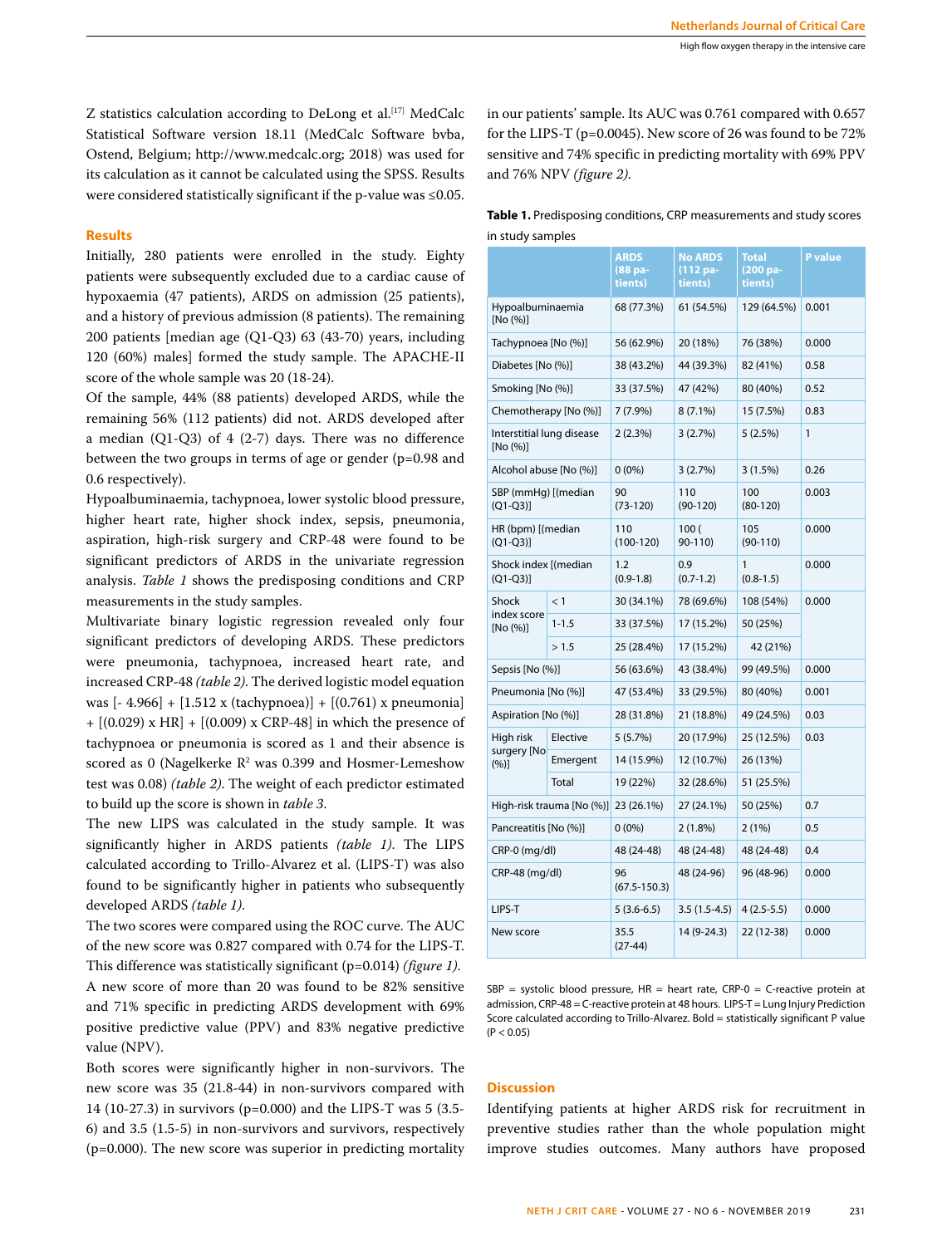High flow oxygen therapy in the intensive care

different scores for ARDS prediction within a wide range of ED or ICU patients.<sup>[5-7]</sup> In this study, we intended to create a simple and easy-to-measure ICU prediction score that applies to critically ill patients with relatively high APACHE-II scores using the previously identified predisposing conditions for ARDS[10,13,18,19] and the easy-to-measure, rapid, and readily available point-of-care CRP assay.

In a cohort of 200 patients, we identified tachypnoea, pneumonia, increased heart rate and increased CRP-48 as predictors of ARDS using a multivariate regression model. These factors represented the variables of the new score created from our data. Our new score had an AUC of 0.827 which was significantly higher than that proposed by Trillo-Alvarez<sup>[6]</sup> when applied on our cohort. A score higher than 20 was 82% sensitive and 71% specific in predicting ARDS in our sample. This new score also showed a significantly larger AUC for predicting mortality in our sample compared with Trillo-Alvarez's score.

Although many other predisposing conditions, apart from those we have identified, have been shown by other investigators to be significantly associated with higher risk of ARDS,<sup>[10-13]</sup> we could not elucidate this relation in our study. This might be explained by the nature of our sample, characterised by a high APACHE-II score and the small number of included patients with these predisposing conditions. For example, we had two patients with pancreatitis and five patients with interstitial lung disease.

The β-coefficient derived from the multivariable binary logistic regression model was used to assign weights for the four significant predictors of ARDS formulating a simple new score. The new score had an AUC of 0.827 with a score higher than 20 found to be 82% sensitive and 71% specific in predicting ARDS. We compared our score with the LIPS proposed by Trillo-Alvarez and his colleagues.[6] Trillo-Alvarez et al. derived their LIPS from a retrospective sample of all ICU patients and validated it on a prospective sample including ED patients. They identified a high AUC of 0.84 in both samples with a cutoff value of 3 to be 69% sensitive and 84% specific in predicting ARDS.[6] Applying their score on our more critically ill sample with high APACHE-II scores, it revealed an AUC of 0.740 which is significantly lower than that of our score (0.827).

Gajic et al.<sup>[7]</sup> developed and validated another score including all patients admitted to the ED with at least one ARDS risk factor. They identified an AUC of 0.8 for predicting ARDS development in both the derivation and the validation cohorts. They identified an optimum cut-off value of 4 to be 69% sensitive and 78% specific. Soto et al.<sup>[20]</sup> validated this score in all ICU patients and Bauman et al.<sup>[21]</sup> validated it in surgically ventilated patients. Soto et al.<sup>[20]</sup> found an AUC of 0.7 with a cut-off value of 4 to be 90% sensitive and 31% specific and identified a 31% increase in the likelihood of ARDS development for every point increase in LIPS, while Bauman et al. identified an AUC of 0.79 and found that every one-unit increase in LIPS is associated with 50% increase in the incidence of ARDS development.<sup>[21]</sup>

The proposed score was not only seen to predict the occurrence of ARDS but also the occurrence of in-hospital mortality. Because of the high mortality in patients with ARDS, identification of a prediction tool for mortality is important for family counselling and guiding clinical decision-making. The new score was significantly higher in non-survivors than in survivors with an AUC of 0.761. Although the LIPS developed by Trillo-Alvarez et al.[6] is also significantly higher in non-survivors, the AUC of our new score is significantly higher than that of LIPS-T. Using the LIPS proposed by Gajic et al.,<sup>[7]</sup> Soto and other investigators<sup>[20]</sup> also found that a higher LIPS is a significant mortality predictor in ICU patients at risk of ARDS. In addition, Bauman et al. found a 22% increase in the 30-day mortality rate for every oneunit increase in LIPS in surgical patients.[21]

Our study had the limitation of being a single-centre study with a small sample size. Other studies proposing LIPS scores had enrolled all ED or ICU patients with low incidence of ARDS development compared with our study that included critically ill patients with APACHE-II score ≥15 who have a higher incidence of ARDS. The incidence of ARDS in our study was 44%. The choice of serum CRP as the biomarker of the study could be considered a limitation by being non-specific. The use of other biomarkers involved in the pathophysiology of ARDS may be considered by some authors to be more valuable. We, however, used serum CRP as it is a commonly used biomarker that monitor the inflammatory process and can be used for screening rather than other more specific biomarkers. Validation of the new score on the same study sample was considered a study limitation. The authors used bootstrapping for validation of the regression model, yet it is required to be validated in another sample.

**Table 2.**The multivariate binary logistic regression of the significant ARDS predictors

|               | B        | Stan-<br>dard<br>error | <b>P</b> value | Odds<br>ratio | 95% Confidence interval |              |
|---------------|----------|------------------------|----------------|---------------|-------------------------|--------------|
|               |          |                        |                |               | Lower                   | <b>Upper</b> |
| Tachypnoea    | 1.512    | 0.366                  | 0.000          | 4.538         | 2.216                   | 9.292        |
| Pneumonia     | 0.761    | 0.362                  | 0.036          | 2.140         | 1.052                   | 4.352        |
| Heart rate    | 0.029    | 0.012                  | 0.014          | 1.029         | 1.006                   | 1.053        |
| <b>CRP-48</b> | 0.009    | 0.003                  | 0.003          | 1.009         | 1.003                   | 1.015        |
| Constant      | $-4.966$ | 1.213                  | 0.000          |               |                         |              |

CRP-48 = C-reactive protein at 48 hours

## **Conclusions**

We present here a new simple ARDS prediction score based on only the presence of tachypnoea, pneumonia, heart rate, and CRP after 48 hours of admission. The new score could be better than the previously proposed scores in terms of ARDS prediction and in-hospital mortality in the subset of critically-ill ICU patients.